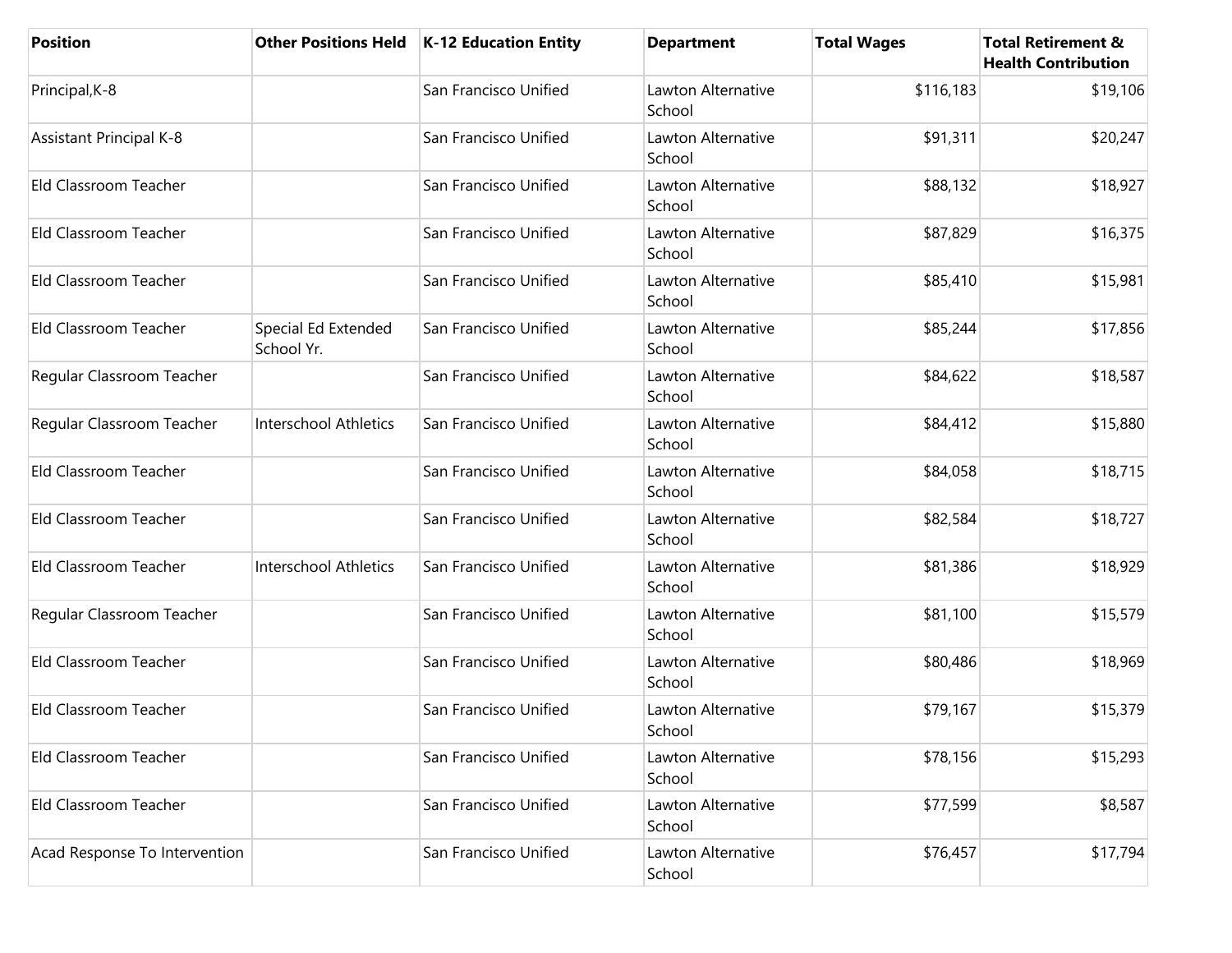| Counselor                      |                                          | San Francisco Unified | Lawton Alternative<br>School | \$73,037 | \$14,971 |
|--------------------------------|------------------------------------------|-----------------------|------------------------------|----------|----------|
| Eld Classroom Teacher          |                                          | San Francisco Unified | Lawton Alternative<br>School | \$72,371 | \$8,081  |
| Eld Classroom Teacher          |                                          | San Francisco Unified | Lawton Alternative<br>School | \$71,099 | \$14,791 |
| Eld Classroom Teacher          |                                          | San Francisco Unified | Lawton Alternative<br>School | \$70,020 | \$17,794 |
| <b>Technical Resource Tch</b>  |                                          | San Francisco Unified | Lawton Alternative<br>School | \$68,527 | \$14,294 |
| Eld Classroom Teacher          |                                          | San Francisco Unified | Lawton Alternative<br>School | \$65,523 | \$16,924 |
| Eld Classroom Teacher          |                                          | San Francisco Unified | Lawton Alternative<br>School | \$65,097 | \$17,647 |
| Moderate/Severe Rs/Sdc         |                                          | San Francisco Unified | Lawton Alternative<br>School | \$64,800 | \$16,672 |
| Moderate/Severe Rs/Sdc         |                                          | San Francisco Unified | Lawton Alternative<br>School | \$59,596 | \$13,511 |
| Eld Classroom Teacher          |                                          | San Francisco Unified | Lawton Alternative<br>School | \$59,591 | \$16,464 |
| Eld Classroom Teacher          |                                          | San Francisco Unified | Lawton Alternative<br>School | \$57,868 | \$13,505 |
| Regular Classroom Teacher      |                                          | San Francisco Unified | Lawton Alternative<br>School | \$56,743 | \$13,532 |
| Curriculum Technology Integrat |                                          | San Francisco Unified | Lawton Alternative<br>School | \$56,071 | \$13,152 |
| Mild/Moderate Rs/Sdc           | Sped Ia Sh - All Impair                  | San Francisco Unified | Lawton Alternative<br>School | \$53,610 | \$15,587 |
| Custodian                      |                                          | San Francisco Unified | Lawton Alternative<br>School | \$50,743 | \$27,046 |
| Eld Classroom Teacher          |                                          | San Francisco Unified | Lawton Alternative<br>School | \$50,705 | \$14,625 |
| <b>Assistant Principal K-8</b> |                                          | San Francisco Unified | Lawton Alternative<br>School | \$48,053 | \$4,708  |
| Eld Classroom Teacher          | Day To Day Sub<br><b>Teacher Retired</b> | San Francisco Unified | Lawton Alternative<br>School | \$47,767 | \$8,096  |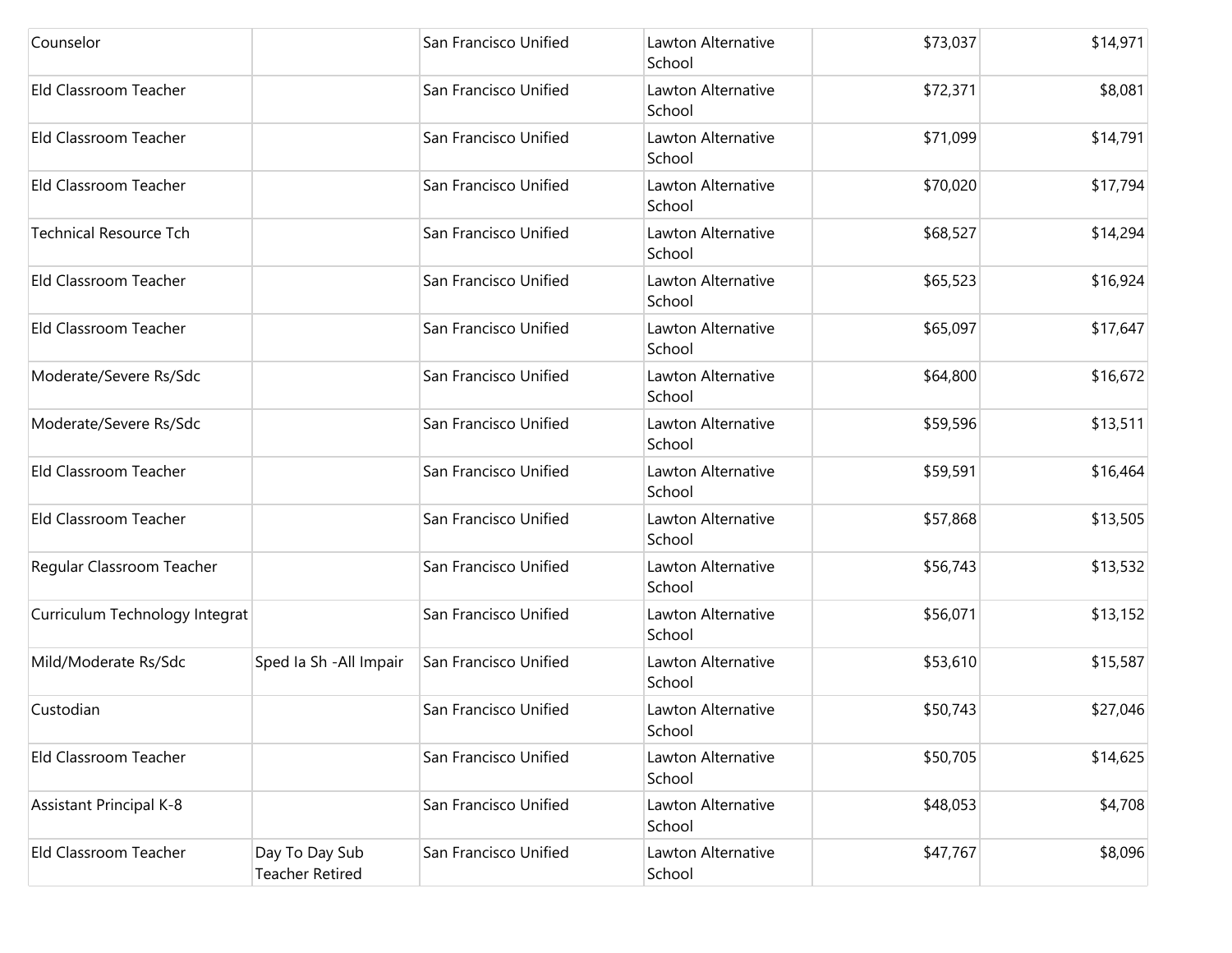| Family Liaison                                        |                                                                     | San Francisco Unified | Lawton Alternative<br>School | \$41,635 | \$10,329 |
|-------------------------------------------------------|---------------------------------------------------------------------|-----------------------|------------------------------|----------|----------|
| Social Worker                                         |                                                                     | San Francisco Unified | Lawton Alternative<br>School | \$41,108 | \$8,166  |
| Moderate/Severe Rs/Sdc                                |                                                                     | San Francisco Unified | Lawton Alternative<br>School | \$40,683 | \$11,285 |
| Eld Classroom Teacher                                 | Day-To-Day Sub                                                      | San Francisco Unified | Lawton Alternative<br>School | \$32,295 | \$3,514  |
| Sped Ia Sh - All Impair                               | Interschool Athletics                                               | San Francisco Unified | Lawton Alternative<br>School | \$32,117 | \$0      |
| Sped Ia Sh - All Impair                               | Sped Ia Sh - All Impair,<br><b>Interschool Athletics</b>            | San Francisco Unified | Lawton Alternative<br>School | \$31,801 | \$7,858  |
| Specialized Phys Health Care-D                        |                                                                     | San Francisco Unified | Lawton Alternative<br>School | \$29,568 | \$7,906  |
| Sped Ia Sh - All Impair                               |                                                                     | San Francisco Unified | Lawton Alternative<br>School | \$27,899 | \$10,329 |
| Specialized Phys Health Care<br>Pro                   |                                                                     | San Francisco Unified | Lawton Alternative<br>School | \$27,400 | \$7,906  |
| Specialized Phys Health Care-D Sped Ia Sh -All Impair |                                                                     | San Francisco Unified | Lawton Alternative<br>School | \$27,334 | \$10,425 |
| Mild/Moderate Rs/Sdc                                  | Mild/Moderate Rs/Sdc                                                | San Francisco Unified | Lawton Alternative<br>School | \$25,219 | \$5,286  |
| Para For Visually Impaired                            |                                                                     | San Francisco Unified | Lawton Alternative<br>School | \$23,683 | \$7,811  |
| Sped Ia Sh - All Impair                               | Sped Ia Sh - All Impair                                             | San Francisco Unified | Lawton Alternative<br>School | \$23,467 | \$0      |
| Sped Ia Sh - All Impair                               | Noon Monitor                                                        | San Francisco Unified | Lawton Alternative<br>School | \$22,651 | \$7,853  |
| Sp/Ed. la Non-Sev H: All Impmt                        |                                                                     | San Francisco Unified | Lawton Alternative<br>School | \$21,790 | \$7,645  |
| Specialized Phys Health Care-D                        |                                                                     | San Francisco Unified | Lawton Alternative<br>School | \$21,692 | \$10,930 |
| Para For Visually Impaired                            | <b>Instructional Aide II</b><br>Spec Ed                             | San Francisco Unified | Lawton Alternative<br>School | \$21,461 | \$7,503  |
| Specialized Phys Health Care-D                        | <b>Instructional Aide II</b><br>Spec Ed, Sped Ia Sh -<br>All Impair | San Francisco Unified | Lawton Alternative<br>School | \$20,664 | \$427    |